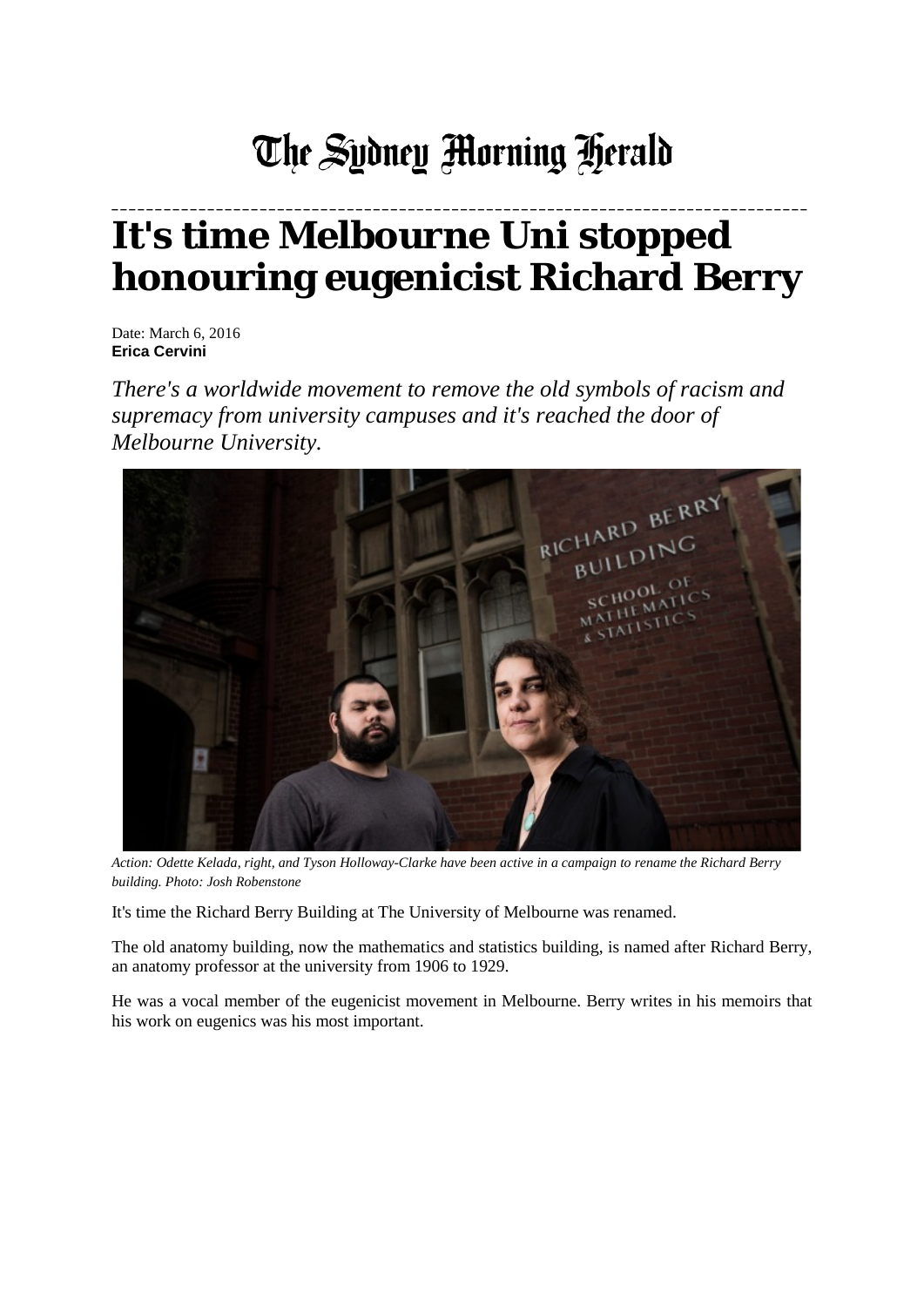

*Relic: the Richard Berry Building at the University of Melbourne commemorates a man famed for racist and outdated ideas*.

Eugenics, based on theories to improve the genetic characteristics of humans, underpinned the Nazi philosophy that led to the Holocaust.

Berry said he favoured the establishment of a "lethal chamber" to euthanise what he called "the grosser types of our mental defectives" in a letter he wrote in 1930 to the British journal, *Eugenics Review*.

"There would be many who would agree with me that such an act of extinction would be the kindest, wisest, and best thing we could do for all concerned," he wrote.

Up until a few years ago, an annex to the Richard Berry building housed the disability liaison unit.

Berry was also vocal about sterilising and segregating members of the public to prevent them from having babies.

One of Berry's main research activities was to measure skulls because he was preoccupied with finding a correlation between head and brain size, and intelligence to prove the superiority of individuals, particularly white people.

Anatomists, according to Berry, had the highest IQs. Criminals and Aboriginal people had lower intelligence. Berry claimed Ned Kelly was a "mental defective" because his brain size was that of a 14-year-old.

Other scientists at the time also shared Berry's interest in his racial science, which has since been discredited as a scientific theory.

As part of his research, Berry also collected Aboriginal ancestral remains, which became known as the Berry collection.